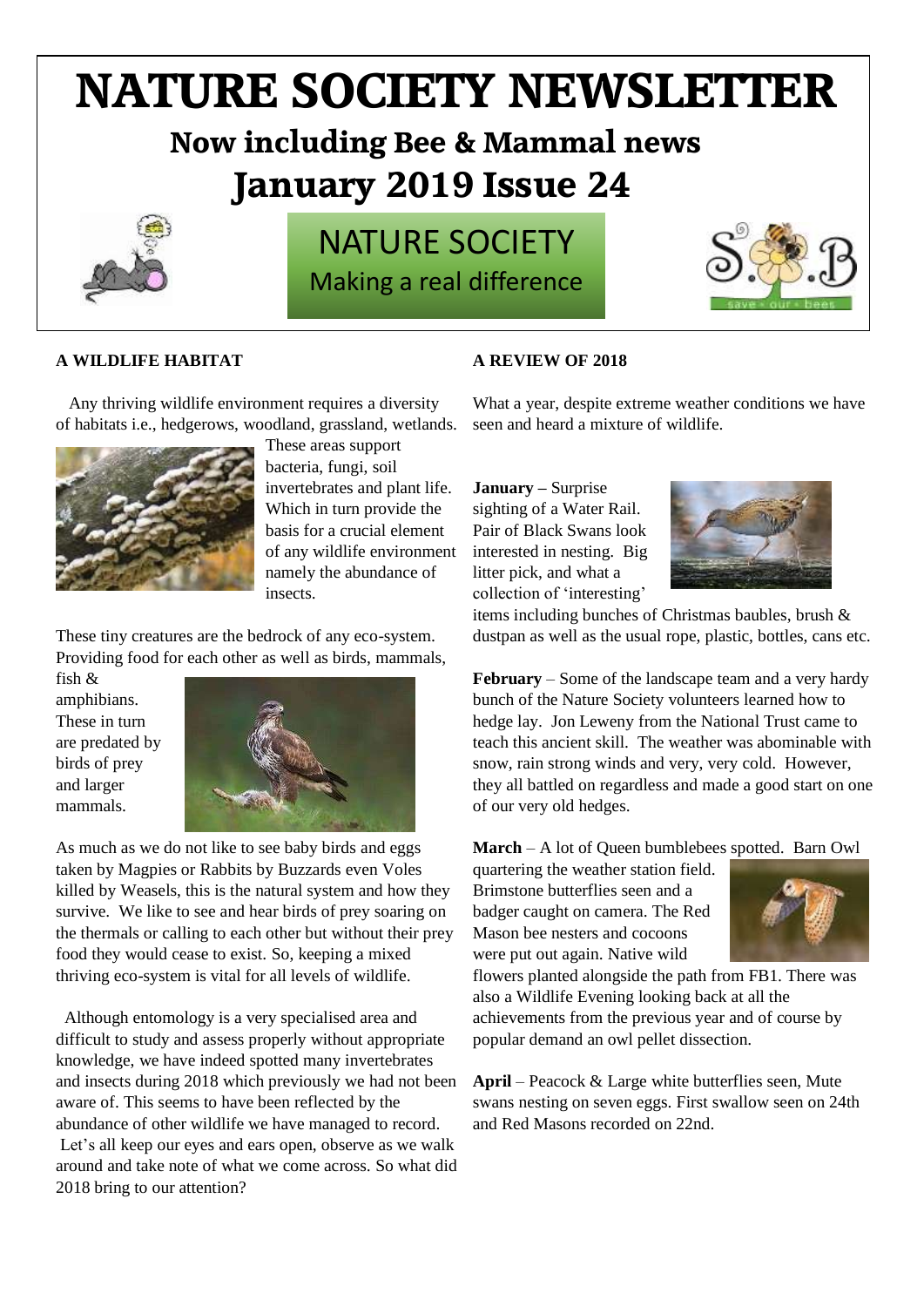**May** – What a lot of sightings this month. Red Kites in flight, Oystercatchers and Common Terns reappear, Damselflies now about, Holly Blue butterfly, Hedgehog seen and Pipistrelle, Daubentons and Noctule bats recorded on bat detector. Cockchafers also seem to be in



abundance this year. A small tam of volunteers spent an interesting evening with Alastair learning how to weave and maintain the willow spiral.

**June** – A huge month for insects. Ladybirds and their larvae, many different bees, Soldier beetles, Scorpion flies, Wolf spider carrying its young as well as many butterflies and moths. Possible sightings of an Elephant Hawkmoth and a Green Hairstreak butterfly. Of course, baby birds of all kinds recorded.

**July –** We thought June was good but July proved to be amazing despite the weather which sadly caused one of the cygnets to be very ill with avian botulism. So many

different species of butterfly and moths including a Popular Hawkmoth by the office. Numerous dragonfly species as well as Grass snake, Hedgehog, Fox, Bullfinches, Mink Leafcutter bees, Froglets the list goes on.



**August** – Digger wasps caused alarm this month making piles of spoil beside a number of paths. Many thought they were ordinary wasps but these are harmless. Numerous shield bugs in the cottage garden as well as butterflies and bees.



**September** – Moths and butterflies continue to be recorded as do Hornets as well as a speckled Bush Cricket, New lake attracting birds already including, Green Sandpiper & Redshank. Very colourful beetles and an unusual orange shield bug in the cottage garden. The latter turned out

to be a newly emerged bug which had not achieved its normal colouring. Nature Society held its first bird stall and despite the weather it went very well raising £220 for the wildlife charities.

**October** – Still seeing Hornets, Carder bees, Mink and extremely large Pike.

**November** – Amazingly ladybirds and tiny shield bugs are still being seen in Cottage garden, wasps also around

and an occasional Honey bee. Redwings have now arrived and the Tufted ducks are also back. Biggest surprise of all was when the Red Mason bee



cocoons were cleaned and we discovered 483 new ones, amazing.

**December** – Quite a bird month this one with Bramblings being noted on feeders by the lodges and on Grebe and a Chiffchaff also seen here. Green sandpiper on lake again and Green woodpecker back in laughing mode. Song Thrushes singing already. Winter Moth and November Moth also recorded. Bird stall held again on one of the Makers markets.

### **HELP US TO KEEP ON RECORDING**

----------------------ooOoo------------------------

 Information being recorded is in the form of a spreadsheet of sightings. This includes corpses, if they are identifiable, birds heard as well as seen. Wild



(not domesticated) plants and fungi too are important. Everyone has a part to play in this. If you see or hear anything please let us know either on Facebook, direct email or through the office. Information recorded includes location, date, by whom, and any other details.

Example:- July 7th, Cinnabar moth caterpillars, Dog walking field, Spotted on Ragwort, Ian Carroll.

If you are in doubt about what you have seen, a picture will often help in identification.

Obviously, there are some things we do not need to know about such as every single Rabbit seen but a new area of Mole hills would be of interest. This would indicate a good food source for them which in turns helps us assess the condition of the soil. Everything links to everything.

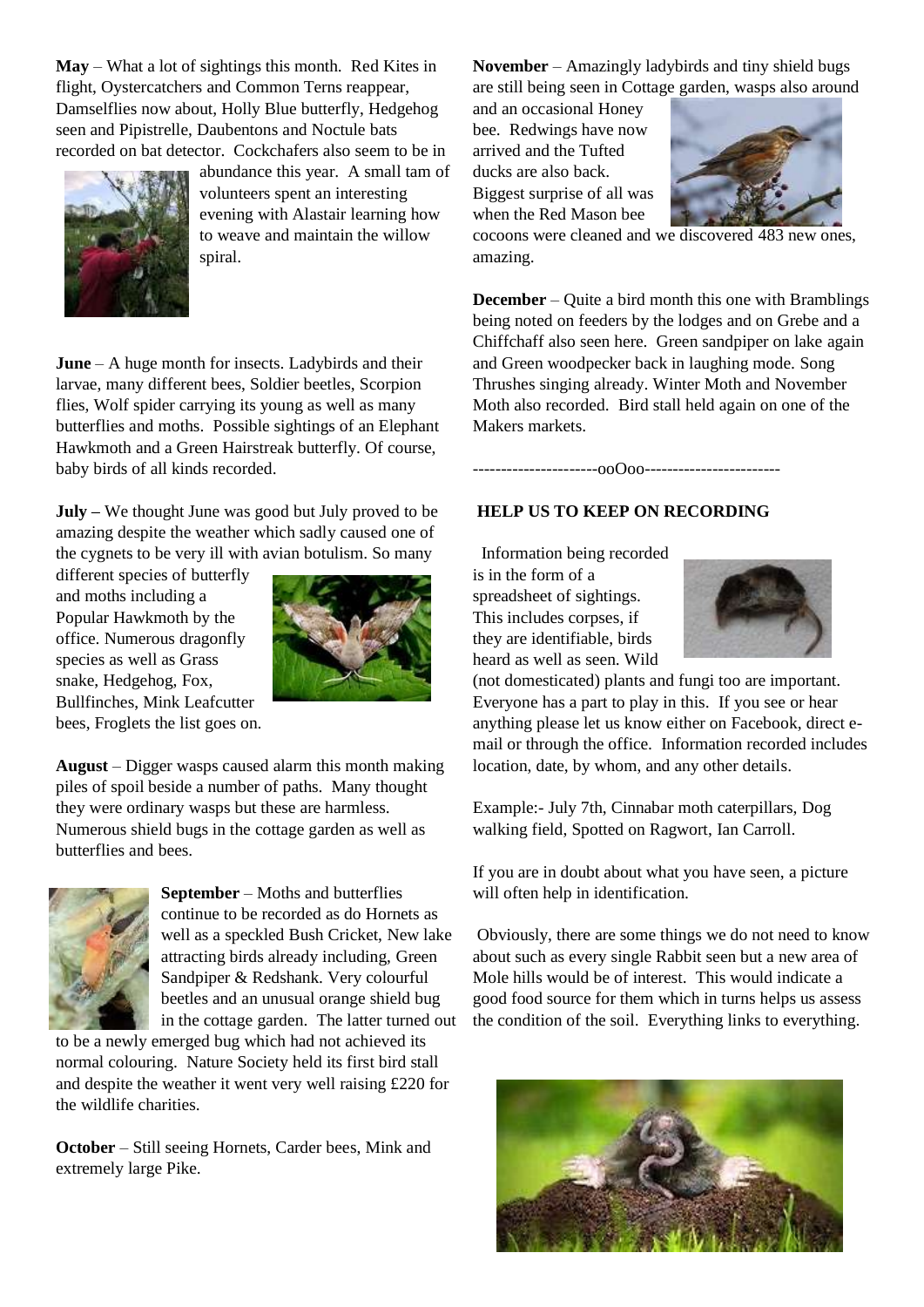#### **A TYPICAL GRASSLAND CYCLE**



Please be an active part of our very own eco-system.

----------------------ooOoo------------------------

#### **BATS**

In the summer we will be having a talk by Derby Bat Group. There will be an hour talk followed by a bat walk around the Marina. Derby Bat Group will help us by providing bat detectors for us to use and will guide us around. The talk will start one hour before sundown. The date will be confirmed once the speaker has seen their timetable for 2019. However, it will probably be beginning of June, thus avoiding the longest day or July/August. We will publish the date as soon as we know, as numbers will be limited. However, if enough people are interested they may be able to carry out the talk/walk on a second visit.



**NATURE WALKS**

 In addition to the bat event we will also be running occasional nature walks at the Marina. Suitable for beginners or those with more knowledge. We learn from each other so those who know more about birds can help those who are more into mammals. Everyone welcome.

----------------------ooOoo------------------------

#### **TUFTED DUCKS**

 One of the characters of the duck world is the 'Tufty' and beloved by many. This time of year, they hone in on the Marina and there has been quite a gang doing the rounds. Throw some seed in and watch them under the water. If it is clear, it is amazing, see them shine with the air in the plumage, if the water is murky just look for the bubbles and whirlpools on the surface and wait for them to suddenly appear, almost horizontally, often popping up beneath an unsuspecting Mallard. They can stay down for a surprising length of time. They really are very comical and when looked at from above seem to be almost circular. Just look at them full on with beautiful yellow eyes, blue beak and chubby 'cheeks', who can not be enchanted. If you watch them cleaning it almost looks as if they are in distress, as they turn on their sides while preening, displaying the white side feathers.



 In summer male tufted ducks have black heads, breasts and upper parts and white flanks and underparts. They have white flight feathers with black tips and pale grey underwings. They have black heads with purple and green iridescence and a long black crest at the back of the head. They have pale blue bills with black tips, yellow eyes and black webbed feet and legs.

During winter their crests are shorter and their plumage is brown or buff.



Female tufted ducks are dark brown with a white area on the belly and her crest is shorter. Juveniles tufted ducks are similar to females with a darker bill and duller brown eyes. They do not have crests.